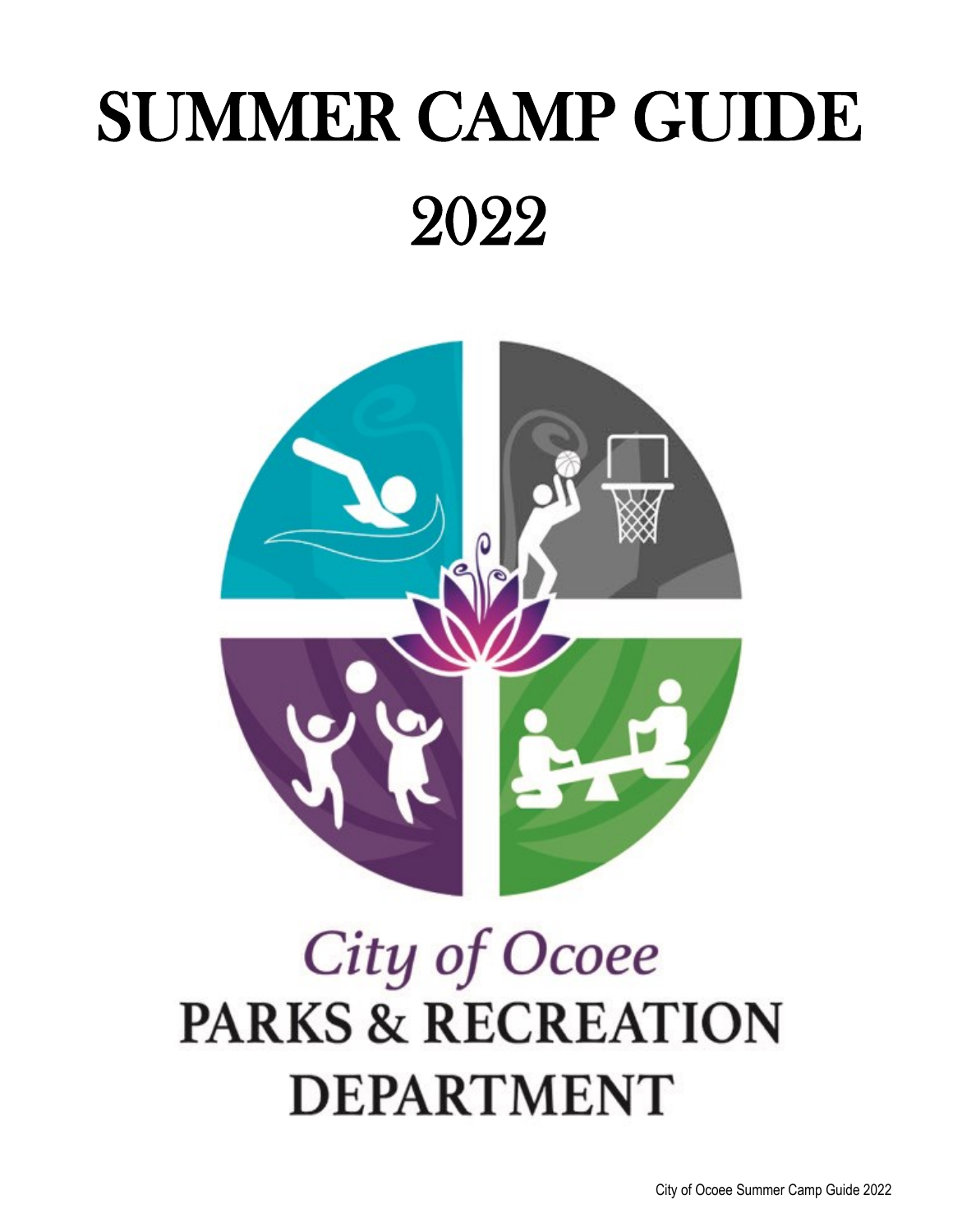## 2022 SUMMER CAMP TABLE OF CONTENTS

## **TABLE OF CONTENTS**

| Registration Info & Pricing 3  |  |
|--------------------------------|--|
| Additional Information 4-5     |  |
|                                |  |
|                                |  |
| Field Trip List (ages 9-12)  8 |  |
|                                |  |
| Pickup / Drop Off Procedures10 |  |
|                                |  |

## **Staff Spotlight**

The City of Ocoee staff is selected for their background experience, enthusiasm, and great attitude for working with children. Our leadership staff has various backgrounds, including studies in education, recreation and business. Each is eager to share his/her experience and enthusiasm, and be a resource for your child.

#### **Recreation Operations Manager— Toren Hogan**

Toren graduated from the University of Central Florida with a Bachelor's Degree in Business and has a Masters Degree in Public Administration from Valdosta State University. He has worked for the City of Ocoee for 11 years.

#### **Recreation Supervisor— Adrian Dorsey**

Adrian graduated from Bethune Cookman University with a Bachelor's Degree in Physical Education with a concentration in Recreation and has a Masters Degree in Exercise Science and Health Promotion from California University of Pennsylvania. She has worked for the City of Ocoee for 13 years .

#### **Recreation Leaders**

**Keith Hendrix**— Keith has been with the City of Ocoee for 28 years. He spent 1 year with Public Works and has been with the Parks and Recreation Department for the past 27 years.

**David Maggart**—David graduated from Florida State University with a Bachelor's Degree in Political Science. He has been with the City of Ocoee for 5 years.

**Bradley Sulkowski** —Brad has been with the City of Ocoee for 4 years.

**Full Time Recreation Aide**

**Tracy Wise—Donahey** 

**Administrative Assistant**

**Karina Flowers** 

#### **Important Numbers**

 **If you need to reach camp staff during the day contact**

> **Toren Hogan 407-383-3575 thogan@ocoee.org**

**Adrian Dorsey 407-427-7445** 

**adorsey@ocoee.org**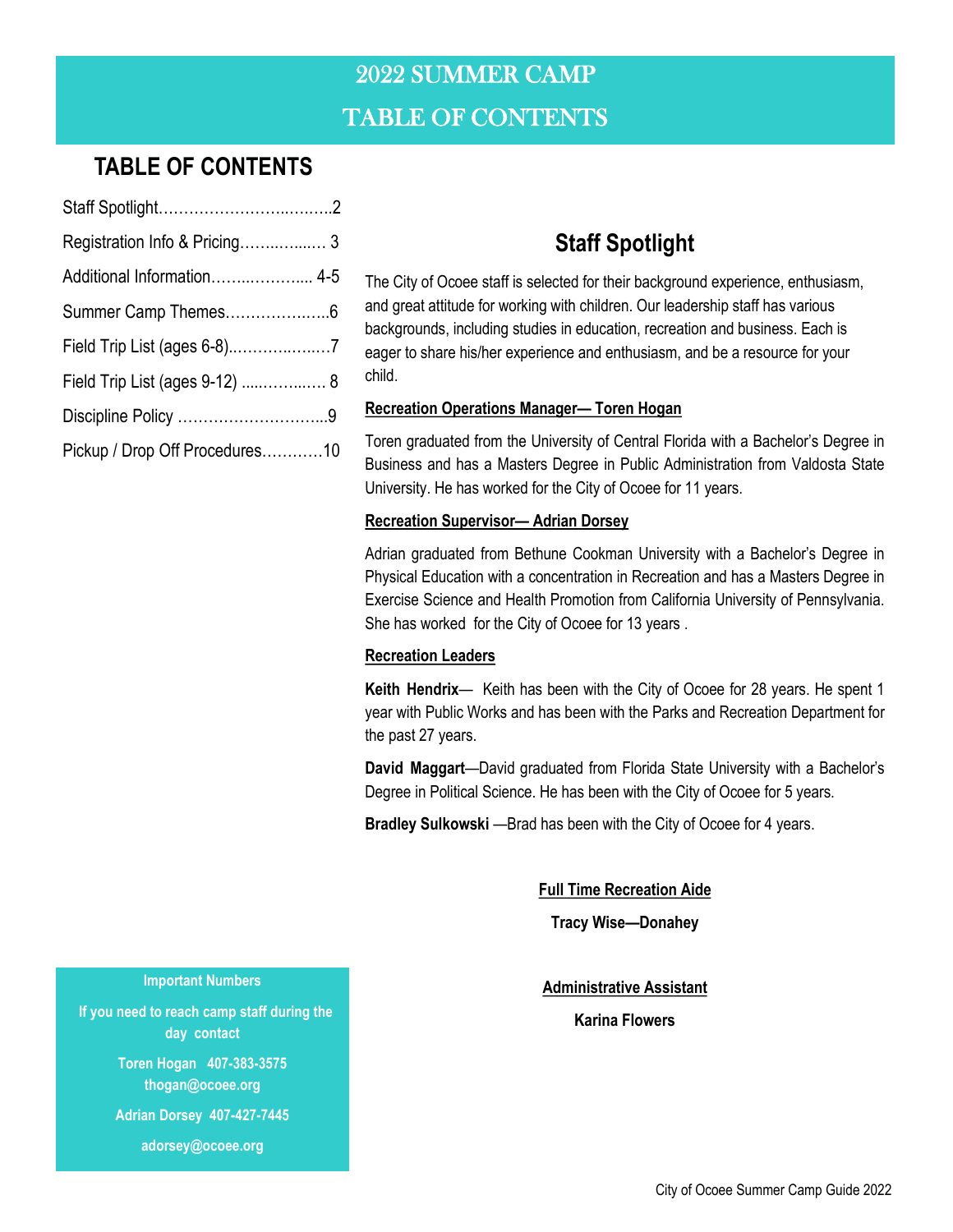## 2022 SUMMER CAMP REGISTRATION & PRICING

We are glad that you have chosen us to provide your child with a fun and safe experience this summer. Our staff understands that you have a choice in selecting care for your child, so we are committed to providing you and your family with a quality program and excellent service.

We encourage you to familiarize yourself with the information in the helpful guide as it covers, daily procedures, policies, and field trip information. Please keep handy and refer to it as necessary.

#### **REGISTRATION**

Summer camp will consist of 5 Camp Sessions. Each session will also have a payment due date. If payment is not made by the due date, your spot will be given to a child on our waiting list . There is a \$25.00 registration fee per child. To complete the online process, you must send an email to adorsey@ocoee.org.

- Partial registration will take place online (www.myprocare.com) and the additional paperwork must be signed at time of payment rendered
- New Register—must have birth certificate, shot records, water bill (Ocoee Residents)
- Questions? Please contact the Parks and Recreation Department at 407-905-3180

#### **TUITION**

Tuition includes one camp t-shirt (t-shirts are limited; must purchase additional shirt by May 6th)

- Session payments are due the Friday before the start of each 2-week session (with the exception of Session 1—due May 20th)
- The City of Ocoee accepts cash, checks, money orders and credit cards (fee applies)

| <b>Session</b>   | <b>Dates</b>                | Due Date  | <b>Resident Tuition</b>              | <b>Non-Resident Tuition</b>        |
|------------------|-----------------------------|-----------|--------------------------------------|------------------------------------|
| <b>Session 1</b> | May 30th-June 10th          | May 20th  | \$135 (+\$126 each additional child) | \$171(+144 each additional child)  |
| <b>Session 2</b> | June 13th - June 24th       | June 10th | \$150 (+\$140 each additional child) | \$190 (+160 each additional child) |
| <b>Session 3</b> | June 27th-July 8th          | June 24th | \$135 (+\$126 each additional child) | \$171(+144 each additional child)  |
| <b>Session 4</b> | July 11th - July 22nd       | July 8th  | \$150 (+\$140 each additional child) | \$190 (+160 each additional child) |
| <b>Session 5</b> | <b>July 25th-August 5th</b> | July 22nd | \$150 (+\$140 each additional child) | \$190 (+160 each additional child) |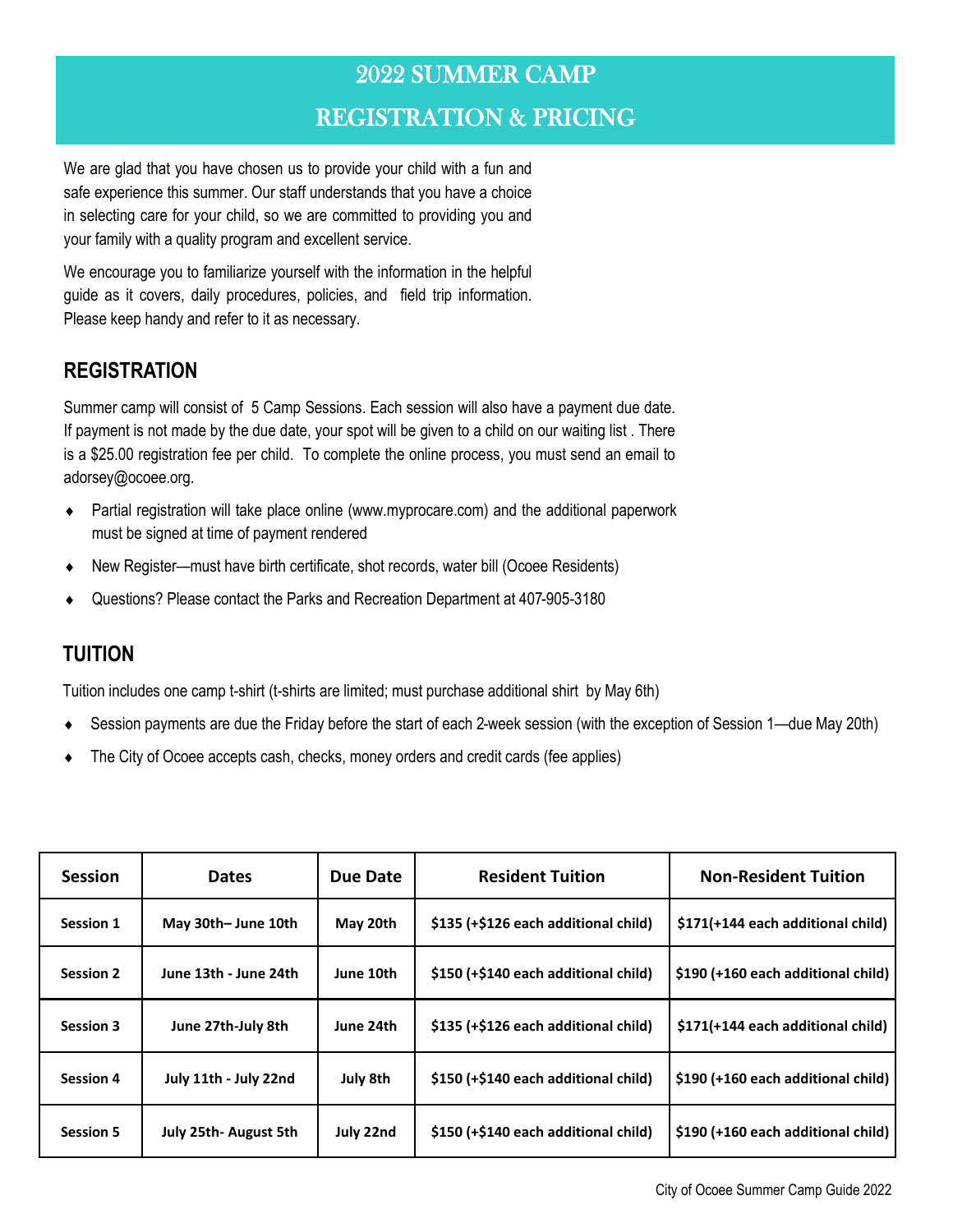#### ADDITIONAL INFORMATION

The purpose of our program is to provide our community children with a fun and safe summer break. We are dedicated to offering quality programming that is planned and implemented by knowledgeable staff educated and experienced in the field of Child Development. We strive to provide your children with experiences that will promote emotional and physical health as well as encourage favorable qualities such a respect for others, positive self– esteem, and responsibility.

The City of Ocoee Parks & Recreation staff is proud of the program we have created, but we are always looking improve. Your input is valued as we seek to enhance all of our programs for community's youth. We believe in the value of inclusive leisure and recreation experiences for all members of the community regardless of their ability. The Department makes and effort to ensure inclusive opportunities in all program services including parks, facilities, programs, special events, and classes.

#### **PROGRAM HOURS**

The Parks and Recreation Department Summer Camp hours are from 7:00am—6:00pm Monday—Friday

Morning Drop Off Time: 7:00am—8:30am

#### **MEET AND GREET**

The Recreation Department will have an information meeting for parents on Wednesday May 25th from 7:00pm—8:30pm. Parents will have the opportunity to meet camp staff, ask specific questions, and pick up camp shirts. If you are unable to attend this meeting please contact the Jim Beech Recreation Center with any additional questions and options for camp shirt pick up.

#### **HEALTH & SAFETY PLAN FOR COVID –19**

The Parks and Recreation Department will continue to monitor and follow guidelines from the CDC and local city, county, and state orders, related to COVID-19.

#### **CAMP SWIM**

Campers will swim on Fridays at the Jim Beech Center Pool. Each child will take a swim test administered by the City of Ocoee lifeguards. If any child does not pass the swim test, they will only be allowed to swim in the beach entry area of the pool. Those that pass the test will be allowed in the deeper areas of the pool (up to four feet). The swim schedule is located on the field trip sheet for all ages. PLEASE DO NOT FORGET A TOWEL AND EXTRA CLOTHES IF NEEDED. ADVANCE NOTICE WILL BE GIVEN FOR CAMP SWIM CANCELLATIONS.

#### **DAILY ACTIVITIES**

Campers will enjoy a variety of indoor and outdoor activities run by the Recreation staff which include:

- Free Play
- Group Activity
- Quiet Activity

Daily schedules will be posted for each group

#### **DRESS & PERSONAL ITEMS**

Campers should dress appropriately for outdoor activities. T-shirts, shorts, and closed—toe shoes must be worn. If you require your child to bring extra clothes, please mark with campers name. Please also make sure your child has a water bottle.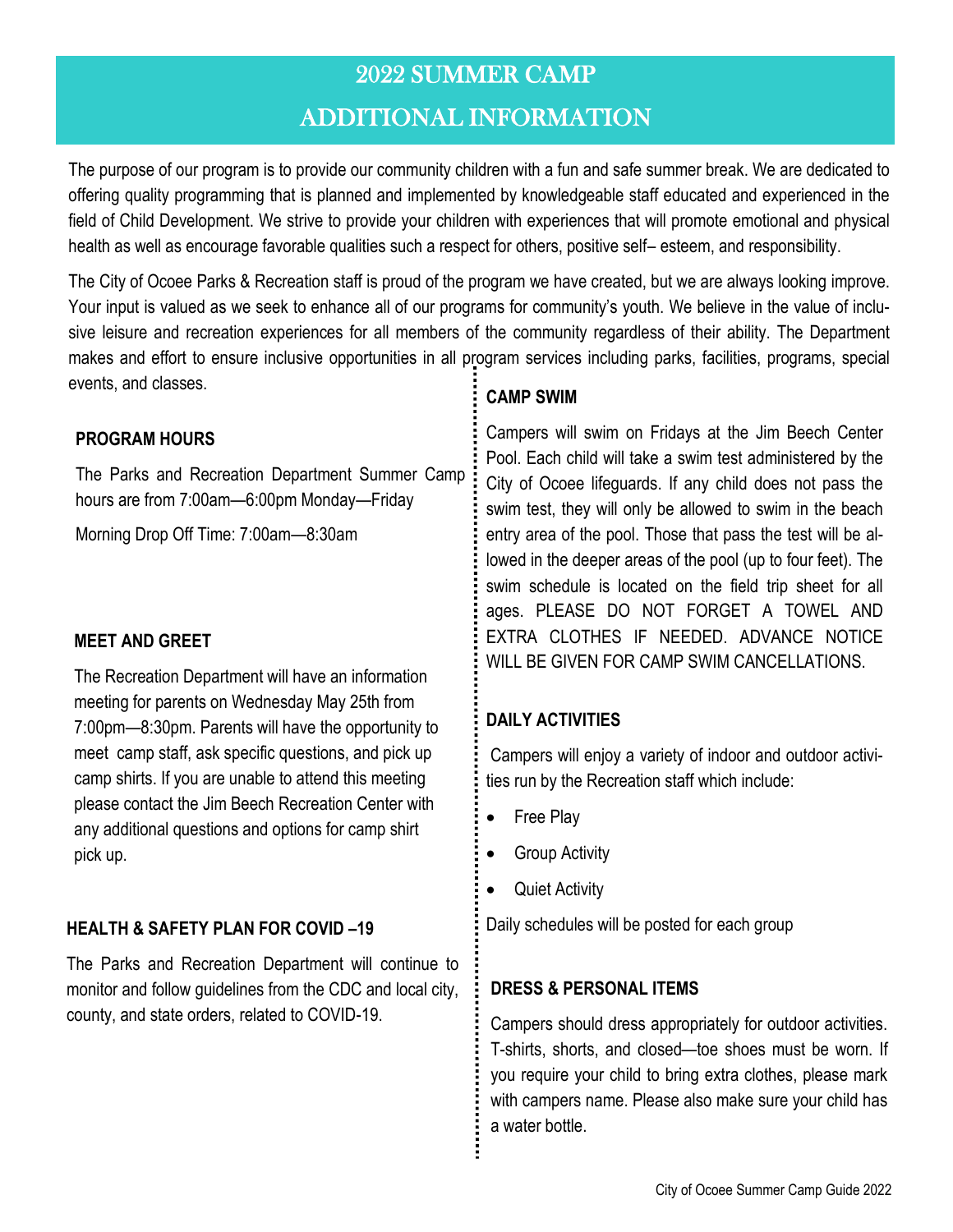#### **BREAKFAST & LUNCH & SNACKS**

Breakfast and lunch will be provided at no additional cost to campers. A variety of nutritious meals will be served throughout the week and will be made from fresh ingredients. Breakfast will be served at 8:00am and may include: apple sauce, muffins, cereal, etc. Lunch will be served at 11:30am, items may include sandwiches, deli wraps, vegetables, and fresh fruits. Each meal will be served with a choice of white or chocolate milk. Children will have one snack break each day at 2:00pm. They are able to purchase snacks sold in the vending machines. Pricing ranges from 75 cents—\$2.00. If you choose to provide breakfast and lunch please remember that item should not require refrigeration or heating.

#### **LOST & FOUND**

The Jim Beech Recreation Center maintains lost and found.

- It is recommended that everything that your child brings to camp be labeled with his/her full name.
- Please do not send expensive or valuable items with your child.
- Limit the amount of money sent with your child to the daily program expenses only.
- Staff cannot be responsible for your child's money or personal items, including toys and media players. Staff is not responsible for lost, stolen or damaged items.
- If not claimed by the end of the week it will be donated to charity

#### **CELLPHONES & ELECTRONIC DEVICES**

No cell phones will be permitted at camp or on field trips. Camper can use office phone in any emergency as was done in the past, prior to cell phones. Parent (in an emergency only) can call the office to leave message for child. We appreciate that most families will honor our request and support our reasoning for not bringing cell phones to camp. We ask for your support and consideration of ALL camp children and respect other families as they help foster their child's independence.

We maintain a policy restricting the use of iPads, tablets, and gaming system devices at camp. Due to the capability of such devices to access the internet, download, and store, in a private manner, easily available sexually explicit, degrading, foul, and vulgar content, they are inappropriate for use at camp. In addition, it is our aim to promote activities, whether formally planned, informal, or spontaneous during free time, that are inclusive and group oriented rather than exclusionary for private personal use or benefit.

#### **PHOTOGRAPHS**

Staff may take photographs of program participants to use with program files, City Presentations, promotions of City programs, and similar purposes. If you do not wish to have your child photographed, please provide a WRITTEN STATEMENT requesting no photos. In the absences of a written statement, the City of Ocoee has your implicit permission to use any photographs taken of your child while participating in this, or any, City programs. Neither you nor your child is entitled to compensation of any kind for the use of photographs or video. The City of Ocoee is not responsible for photographic activities of attractions and fieldtrip destinations.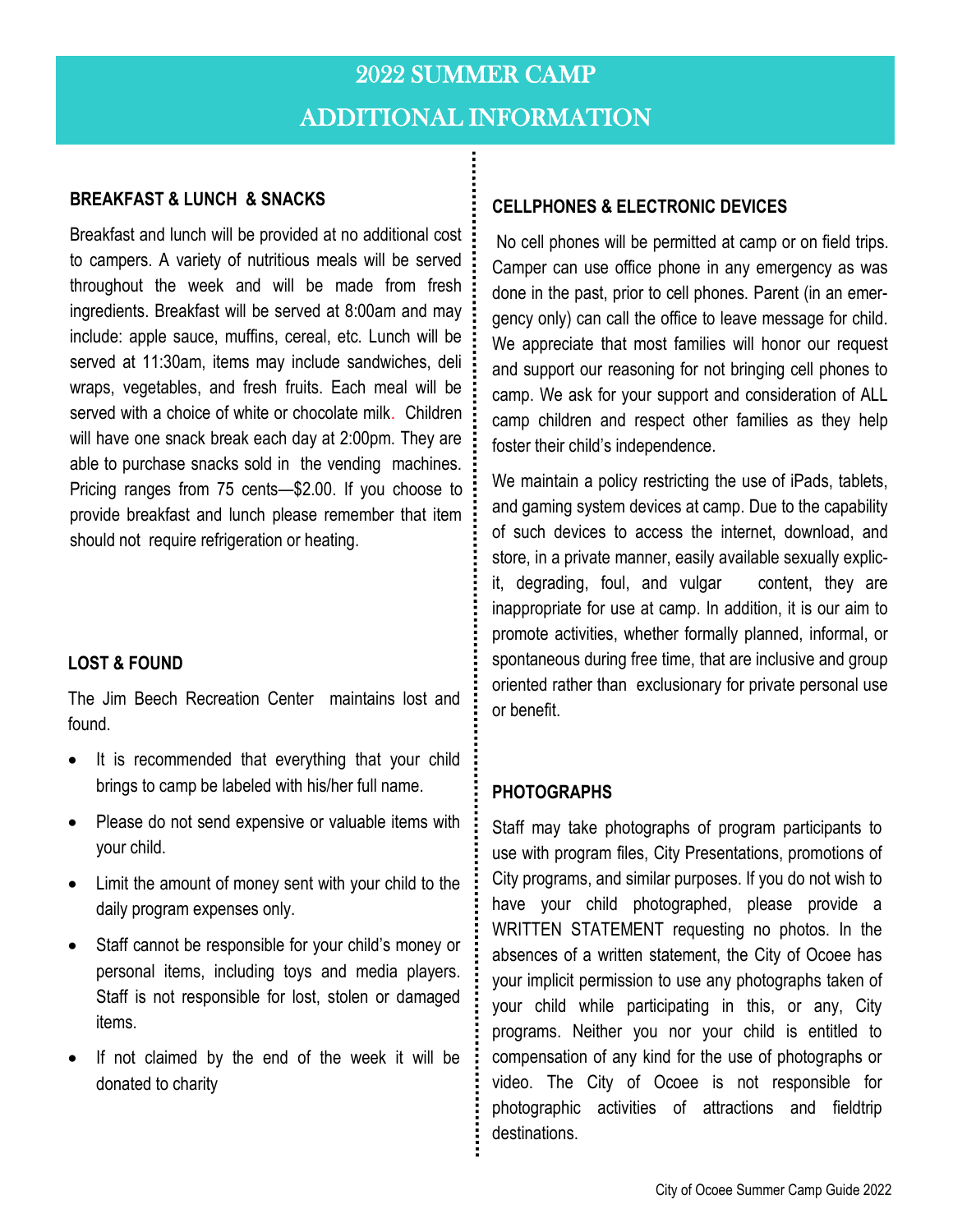## CAMP SESSION THEMES

#### *SESSION 1*

*MAY 30– JUNE 10*

Week 1 Theme: Friendship Week

Week 2 Theme: Pajama Week



Field Trip Cost::

6-8 year olds -\$0.00

9-12 year olds -\$60.00

## *SESSION 2*

*JUNE 13—JUNE 24*



Week 3 Theme: Luau Week

Week 4 Theme: Safari Week



 Field Trip Cost: 6-8 year olds -\$ 75.00 9-12 year olds -\$92.00

#### *SESSION 3*

*JUNE 27– JULY 8*



Week 5 Theme: Color Wars Week Week 6 Theme: Star & Stripes Week

> Field Trip Cost:: 6-8 year olds -\$ 73.00 9-12 year olds -\$24.00



#### *SESSION 4*

*JULY 11—JULY 24*



*Week 7 Theme: College Craze Week Week 8 Theme: Sports Mania Week* 

> Field Trip Cost:: 6-8 year olds -\$ 32.00 9-12 year olds -\$99.00



#### *SESSION 5*

*JULY 25—AUGUST 5*



Week 9 Theme: Campers Got Talent Week Week 10 Theme: Summer Send Off Week

> Field Trip Cost:: 6-8 year olds -\$ 25.00 9-12 year olds -\$0.00

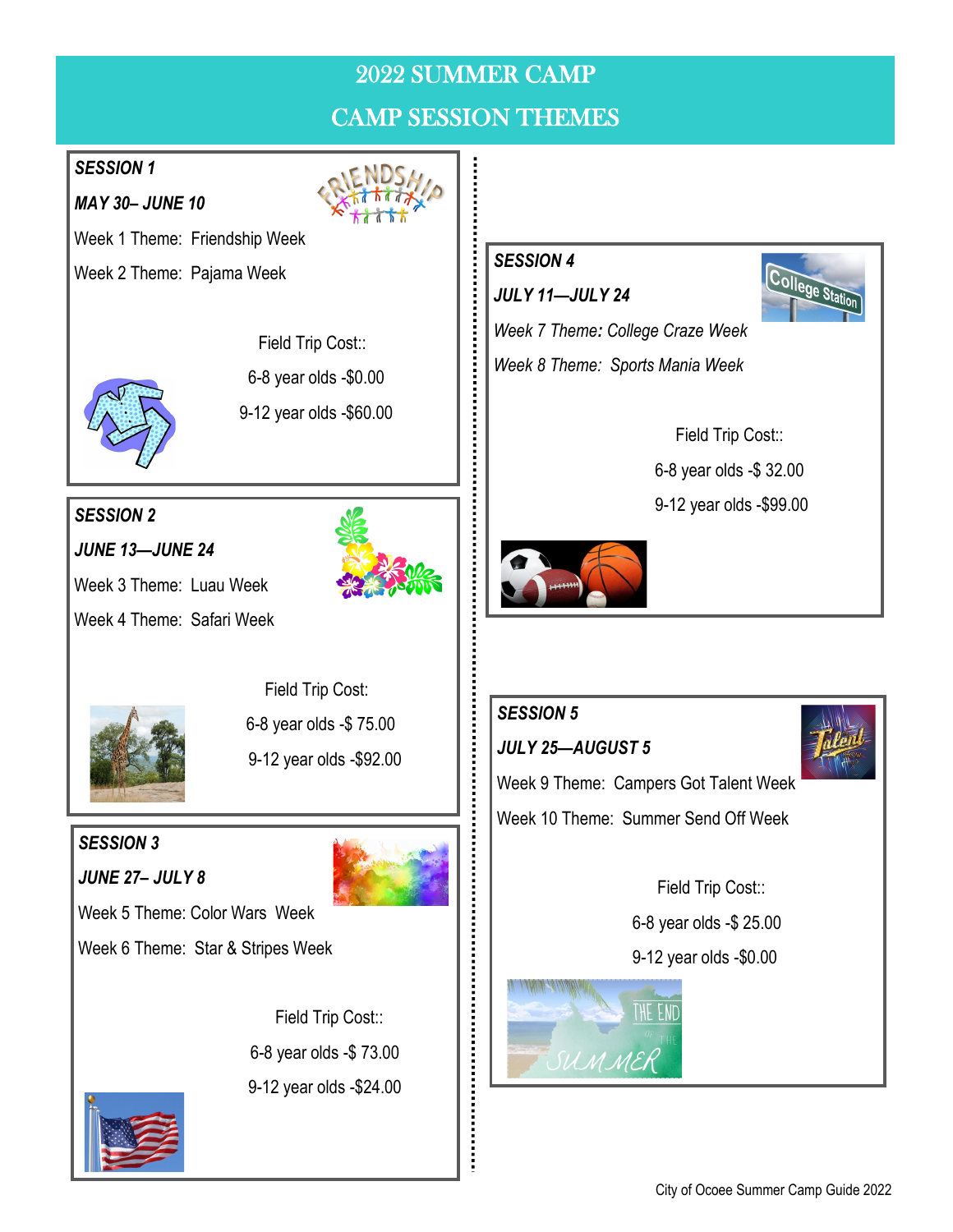FIELD TRIP SCHEDULE (AGES 6-8)

## **Ages 6-8 (Tentative)**

## **May - August (No Camp May 30th & July 4th)**

| Mon - May 30th               | Tues - May 31st                  | Wed - June 1st             | Thurs - June 2nd          | Fri - June 3rd  |
|------------------------------|----------------------------------|----------------------------|---------------------------|-----------------|
| <b>NO CAMP</b>               |                                  |                            |                           | Camp Swim       |
| City Holiday                 |                                  |                            |                           | 9 a.m. -10 a.m  |
|                              |                                  |                            |                           | On site         |
| Mon-June 6th                 | Tues - June 7th                  | Wed - June 8th             | Thurs - June 9th          | Fri - June 10th |
|                              |                                  |                            |                           | Camp Swim       |
|                              |                                  |                            |                           | 9 a.m. -10 a.m  |
|                              |                                  |                            |                           | On site         |
| Mon - June 13th              | Tues-June 14th                   | Wed-June 15th              | Thurs-June 16th           | Fri-June 17th   |
|                              | Dave and Busters (PVT)           | <b>Science Center (P)</b>  | <b>Wonderworks</b> (P)    | Camp Swim       |
|                              | 9 a.m. - 1 p.m.                  | 9:30 a.m - 3:00 p.m.       | 8:30 a.m - 3:00 p.m.      | 9 a.m. -10 a.m  |
|                              | Lunch Included \$30              | Lunch Included \$25        | Lunch Included \$20       | On site         |
| Mon-June 20th                | <b>Tues-June 21st</b>            | Wed-June 22nd              | Thurs-June 23rd           | Fri-June 24th   |
| <b>Curbside Circus (All)</b> |                                  |                            |                           | Camp Swim       |
| 10:30 a.m - 11:00 a.m        |                                  |                            |                           | 9 a.m. -10 a.m  |
| On Site                      |                                  |                            |                           | On site         |
| Mon-June 27th                | Tues-June 28th                   | Wed-June 29th              | Thurs-June 30th           | Fri-July 1st    |
| <b>West Orange 5 (PVT)</b>   | Crayola Experience (P)           | <b>West Orange 5 (PVT)</b> | <b>Main Event Orlando</b> | Camp Swim       |
| 9 a.m. - 12 p.m.             | 9:00 a.m - 3:00 p.m.             | 9 a.m. - 12 p.m.           | 9 a.m. -2 p.m. (PVT)      | 9 a.m. -10 a.m  |
| \$12                         | Lunch Included \$20              | \$4                        | Lunch Included \$25       | On site         |
| Mon-July 4th                 | <b>Tues-July 5th</b>             | Wed -July 6th              | Thurs -July 7th           | Fri-July 8th    |
| <b>NO CAMP</b>               | <b>Fire Dept &amp; SnowCones</b> |                            | <b>Bubble Bus (All)</b>   | Camp Swim       |
| City Holiday                 | 10 a.m. - 2 p.m.                 |                            | 1:00 p.m - $3:00$ p.m     | 9 a.m. -10 a.m  |
|                              | Lunch Included \$12              |                            | On Site                   | On site         |
| Mon-July 11th                | Tues-July 12th                   | Wed-July 13th              | Thurs - July 14th         | Fri-July 15th   |
|                              | <b>West Orange 5 (PVT)</b>       | Foam Party (All)           | <b>Medieval Times (P)</b> | Camp Swim       |
|                              | 9 a.m. - 12 p.m.                 | 10 a.m. - 12 p.m.          | 10:00 a.m - 2:00 p.m.     | 9 a.m. -10 a.m  |
|                              | \$12                             | On Site                    | Lunch Included \$20       | On site         |
| Mon -July 18th               | <b>Tues-July 19th</b>            | Wed-July 20th              | Thurs - July 21st         | Fri-July 22nd   |
|                              |                                  |                            |                           | Camp Swim       |
|                              |                                  |                            |                           | 9 a.m. -10 a.m  |
|                              |                                  |                            |                           | On site         |
| Mon-July 25th                | Tues- July 26th                  | Wed-July 27th              | Thurs - July 28th         | Fri-July 29th   |
|                              | <b>Game Truck (All)</b>          | GameTime (P)               |                           | Camp Swim       |
|                              | 10 a.m. - 12 p.m.                | 10:00 a.m - 2:00 p.m.      | <b>TBD</b>                | 9 a.m. -10 a.m  |
|                              | On Site                          | Lunch Included \$25        |                           | On site         |
| Mon - August 1st             | <b>Tues-August 2nd</b>           | <b>Wed-August 3rd</b>      | Thurs - August 4th        | Fri-August 5th  |
|                              |                                  |                            |                           |                 |
|                              |                                  |                            |                           |                 |
|                              |                                  |                            |                           |                 |

*\*\* Camp Swim on Fridays Are Subject To Change*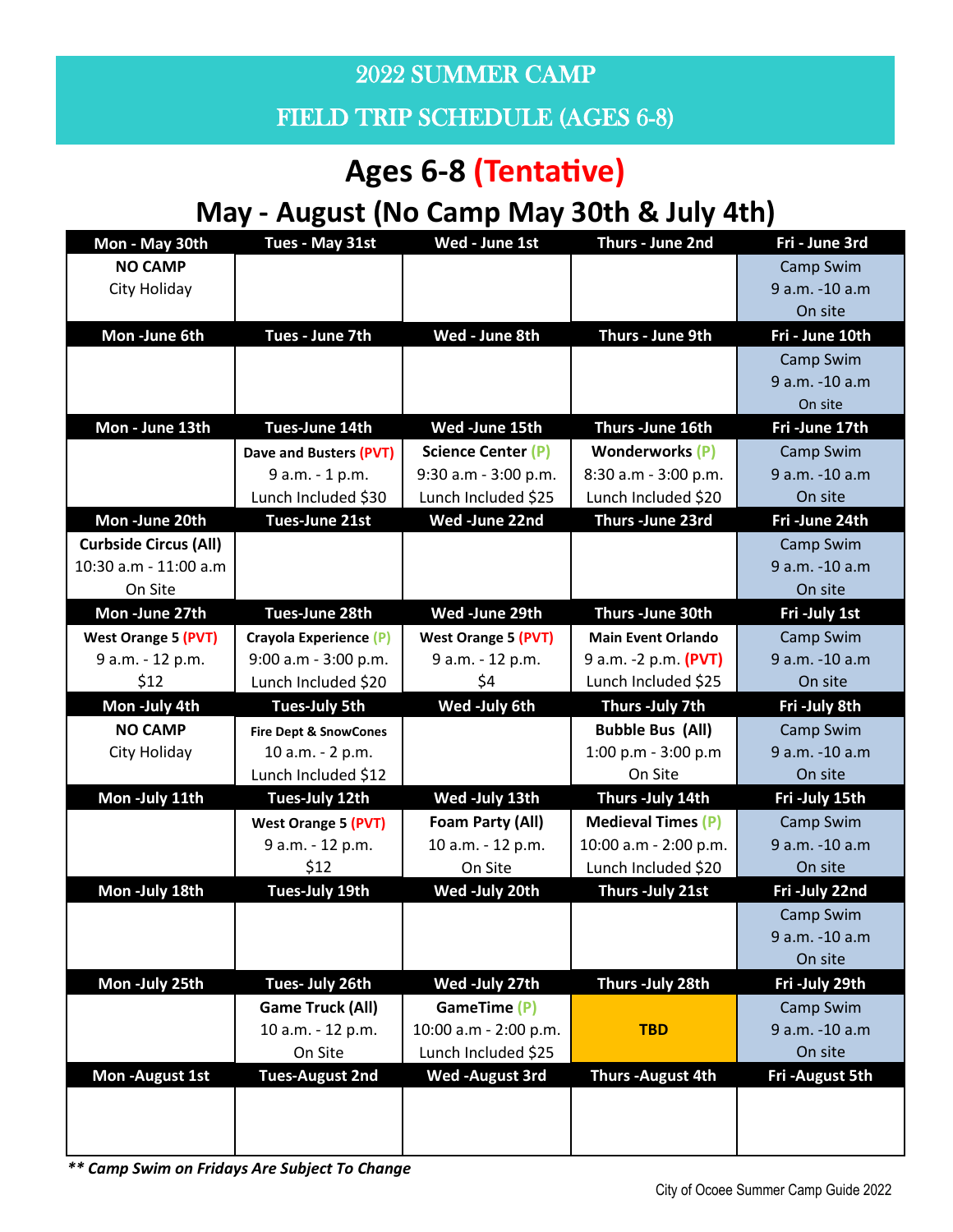FIELD TRIP SCHEDULE (AGES 9-12)

## **Ages 9-12 (Tentative)**

## **May - August (No Camp May 30th & July 4th)**

| Mon - May 30th               | Tues - May 31st               | Wed - June 1st         | Thurs - June 2nd            | Fri - June 3rd  |
|------------------------------|-------------------------------|------------------------|-----------------------------|-----------------|
| <b>NO CAMP</b>               |                               |                        |                             | Camp Swim       |
| City Holiday                 |                               |                        |                             | 10 a.m. -11 a.m |
|                              |                               |                        |                             | On site         |
| Mon-June 6th                 | Tues - June 7th               | Wed - June 8th         | Thurs - June 9th            | Fri - June 10th |
|                              | RDV Ice Den (P)               | Semoran Skateway (PVT) | <b>Main Event Orlando</b>   | Camp Swim       |
|                              | 10 a.m. - 12 p.m.             | 10 a.m. - 1 p.m.       | 9 a.m. -2 p.m. (PVT)        | 10 a.m. -11 a.m |
|                              | Lunch Included \$15           | Lunch Included \$20    | Lunch Included \$25         | On site         |
| Mon - June 13th              | Tues-June 14th                | Wed-June 15th          | Thurs-June 16th             | Fri-June 17th   |
|                              |                               |                        |                             | Camp Swim       |
|                              |                               |                        |                             | 10 a.m. -11 a.m |
|                              |                               |                        |                             | On site         |
| Mon -June 20th               | Tues-June 21st                | Wed-June 22nd          | Thurs-June 23rd             | Fri-June 24th   |
| <b>Curbside Circus (All)</b> | Andretti (P)                  | Semoran Skateway (PVT) | <b>Fun Spot Orlando (P)</b> | Camp Swim       |
| 10:30 a.m - 11:00 a.m        | 9 a.m. - 3 p.m.               | 10 a.m. - 1 p.m.       | 9:30 a.m. - 2:00 p.m        | 10 a.m. -11 a.m |
| On Site                      | Lunch Included \$35           | Lunch Included \$20    | Lunch Included \$37         | On site         |
| Mon-June 27th                | Tues-June 28th                | Wed-June 29th          | Thurs-June 30th             | Fri-July 1st    |
| <b>West Orange 5 (PVT)</b>   |                               |                        |                             | Camp Swim       |
| 9 a.m. - 12 p.m.             |                               |                        |                             | 10 a.m. -11 a.m |
| \$12                         |                               |                        |                             | On site         |
| Mon-July 4th                 | <b>Tues-July 5th</b>          | Wed -July 6th          | Thurs - July 7th            | Fri-July 8th    |
| <b>NO CAMP</b>               | <b>Pelican Ice Snow Cones</b> |                        | <b>Bubble Bus (All)</b>     | Camp Swim       |
| City Holiday                 | 12 p.m. - 2 p.m.              |                        | 1:00 p.m - 3:00 p.m         | 10 a.m. -11 a.m |
|                              | Lunch Included \$12           |                        | On Site                     | On site         |
| Mon-July 11th                | Tues-July 12th                | Wed-July 13th          | Thurs -July 14th            | Fri-July 15th   |
|                              | <b>West Orange 5 (PVT)</b>    | Foam Party (All)       |                             | Camp Swim       |
|                              | 9 a.m. - 12 p.m.              | 10 a.m. - 12 p.m.      |                             | 10 a.m. -11 a.m |
|                              | \$12                          | On Site                |                             | On site         |
| Mon-July 18th                | Tues-July 19th                | Wed-July 20th          | Thurs - July 21st           | Fri-July 22nd   |
|                              | Dave and Busters (PVT)        | Fun Spot Orlando (P)   | <b>Wonderworks (P)</b>      | Camp Swim       |
|                              | 8 a.m. - 1 p.m.               | 9:30 a.m. - 2:00 p.m   | 8:30 a.m - 3:00 p.m.        | 10 a.m. -11 a.m |
|                              | Lunch Included \$30           | Lunch Included \$37    | Lunch Included \$20         | On site         |
| Mon-July 25th                | Tues- July 26th               | Wed-July 27th          | Thurs -July 28th            | Fri-July 29th   |
|                              | <b>Game Truck (All)</b>       |                        |                             | Camp Swim       |
|                              | 10 a.m. - 12 p.m.             |                        |                             | 10 a.m. -11 a.m |
|                              | On Site                       |                        |                             | On site         |
| Mon-August 1st               | <b>Tues-August 2nd</b>        | Wed-August 3rd         | Thurs-August 4th            | Fri-August 5th  |
|                              |                               |                        |                             |                 |
|                              |                               |                        |                             |                 |
|                              |                               |                        |                             |                 |

*\*\* Camp Swim on Fridays Are Subject To Change*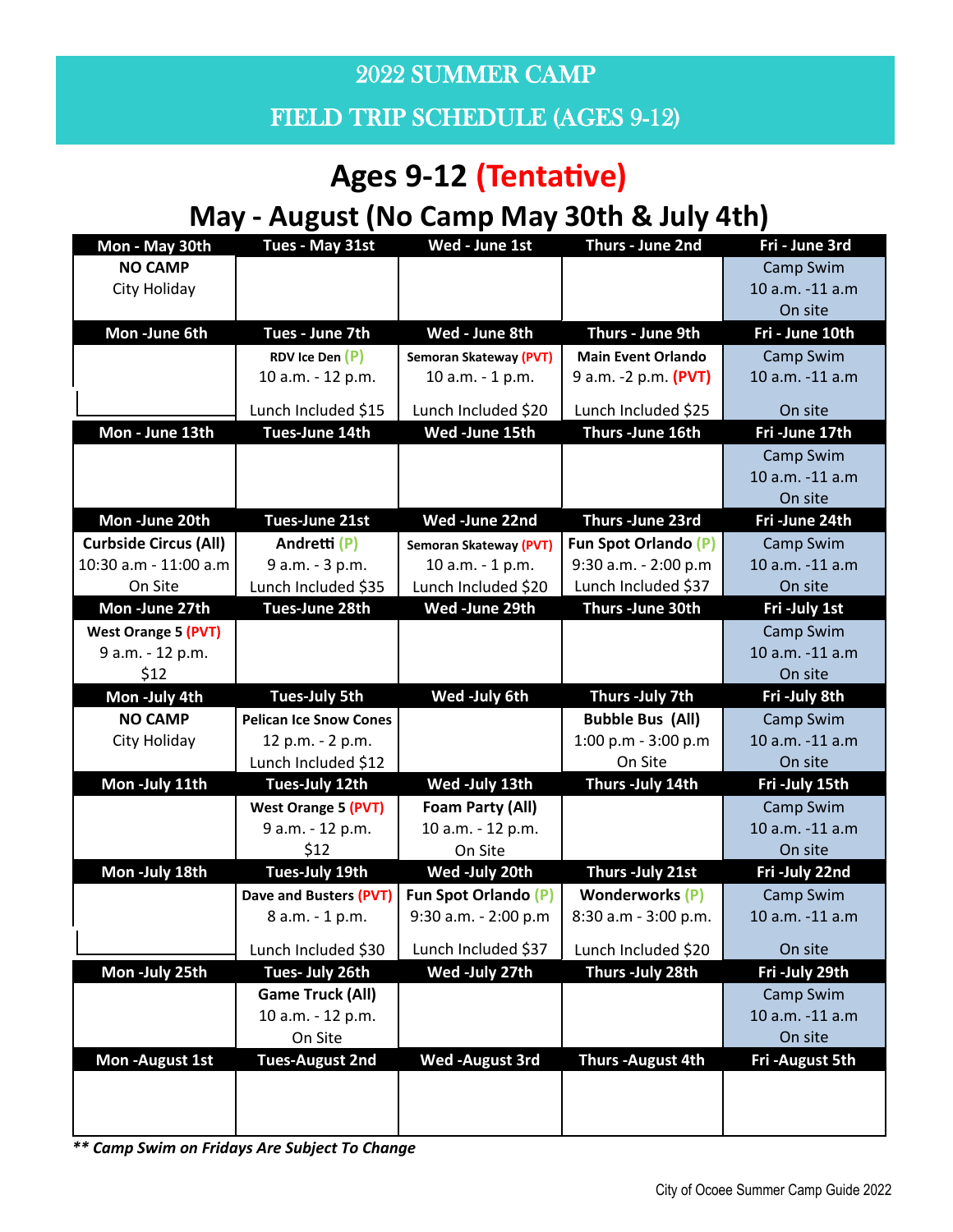#### DISCIPLINE POLICY

The Parks and Recreation program staff members are trained to handle typical juvenile issues. Staff members are not, however, trained to handle participants with excessive behavior problems. If a child demonstrates excessive behavior problems, he/she will be evaluated to determine whether the program is appropriate for the child. The parent/guardian of the child will be notified if the child is no longer eligible for the Before & After School Programs, Summer Camp, or Holiday Camp.

Participants of programs offered by the Ocoee Parks and Recreation Department have the responsibility to participate in activities in a safe and respectful manner at all times. Participants are expected to:

- 1. Treat others with dignity and respect;
- 2. Treat City property and the property of others with respect;
- 3. Listen courteously and respect the opinions and points of view of other;
- 4. Respect the rights and privacy of others;
- 5. Not interfere, impede, limit, or restrict the recreational opportunity of other participants;
- 6. Comply with all instructions and directions of program staff;
- 7. Truthfully answer all questions posed by program staff;
- 8. Have in their possession only those items allowed at the program;
- 9. Report threats to do harm to an adult in authority;
- 10. Report hazardous or dangerous situation to an adult in authority;
- 11. Follow the rules and regulations of Parks and Recreation Department.

#### **Level I Offenses**

Level I offenses are minor acts of misconduct that interfere with the orderly operation of an activity, transportation and the program overall. The program staff will intervene in the misconduct and depending upon the severity of the infraction, the staff may refer the participant to the Recreation Leader or Manager for disciplinary action.

#### **Level II Offenses**

Level II offenses are more serious or disruptive examples of Level I offenses. Acts of misconduct in Level II include repeated acts of misconduct from level I, acts directed against participants and/or employees or personal property, and acts that may endanger the health or safety of others. Misconduct at this level will be reported to the Recreation Leader immediately and/or to the Recreation Operations Manager, who will investigate the situation and decide on the appropriate disciplinary action.

Disciplinary action includes but not limited to time out from activity, staff and parent conference, suspension, and removal from program. Parents are welcomed to talk to a Recreation Leader or the Operations Manager about any discipline action.